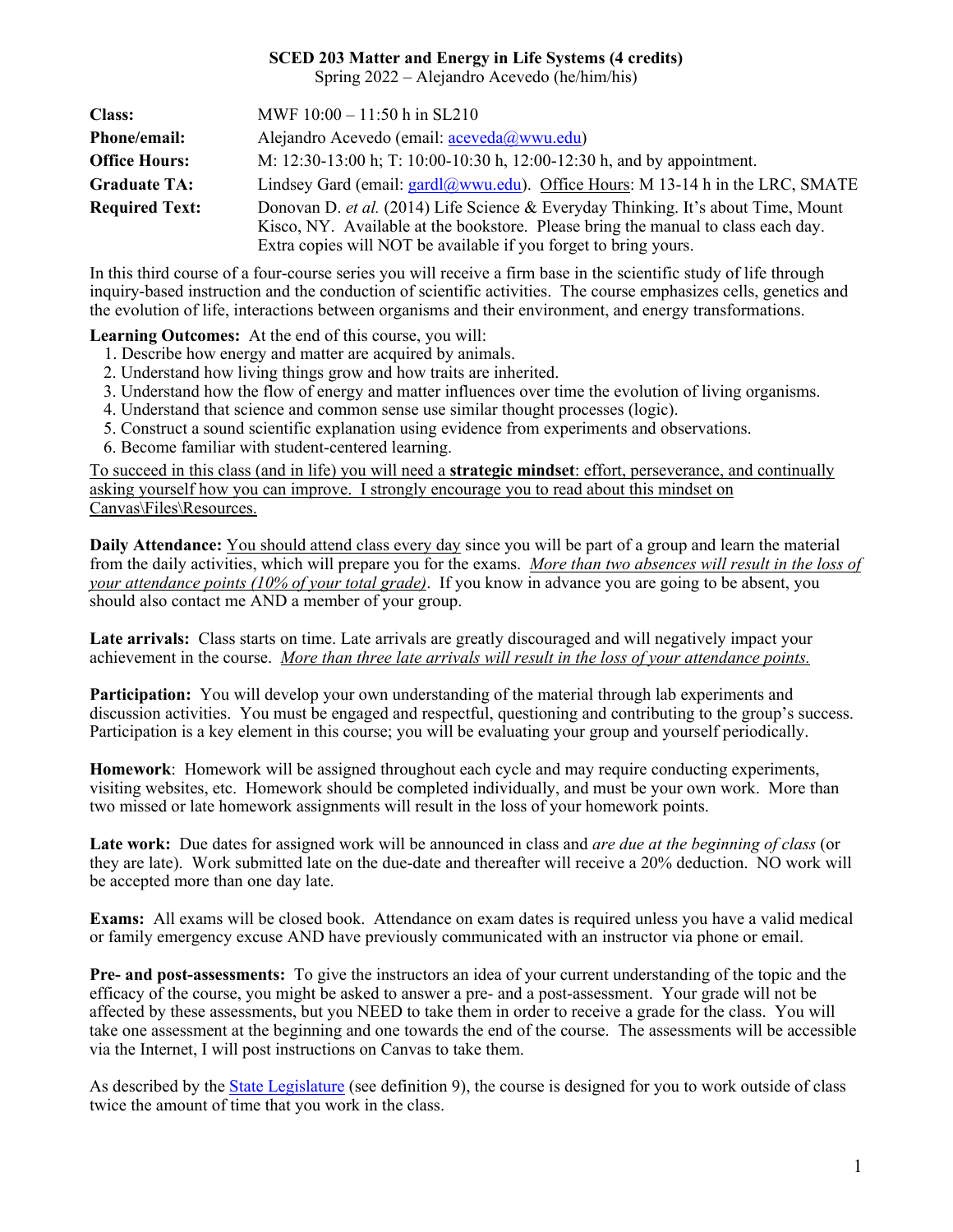**Grades**: Final exam (cumulative) 140 point total<br>Chapter exams (60 pts each) 120 points total  $120$  points total Homework 120 points total Participation (evaluation by your peers and the instructors) 60 points total Attendance: 60 points total 500 points TOTAL Your class grade is determined using the following scale:

| $84\% > B - 80\%$   | $70\% > D + > 67\%$     |
|---------------------|-------------------------|
| $80\% \ge C + 77\%$ | $67\% \ge D > 64\%$     |
| $77\% > C > 74\%$   | $63\% \ge D$ - $> 60\%$ |
| $74\% \ge C - 70\%$ | $60\% > F > 0\%$        |
|                     |                         |

## **Inclusiveness and Respect**

You are encouraged to speak up and participate during class. Because the class will represent a diversity of individual beliefs, backgrounds, and experiences, each one of us will respect, appreciate, and embrace every other member of this class.

I am firmly committed to diversity and equality in all areas of life. In this class, I will work to promote an inclusive environment where everyone feels safe and welcome. I recognize that discrimination can be direct or indirect and take place at both institutional and personal levels. I believe that such discrimination is unacceptable and I am committed to providing equality of opportunity for all by eliminating any and all discrimination, harassment, bullying, or victimization. The success of this policy relies on the support and understanding of everyone in this class. We all have a responsibility not to be offensive to each other, or to participate in, or condone harassment or discrimination of any kind. Without failing to speak up, we also have the opportunity to think the best of everyone and give one another the benefit of the doubt.

## **Equal Opportunity Rights**

You have the right to an educational experience that is free from illegal harassment or discrimination on the basis of race, color, creed, religion, national origin, sex, disability, age, veteran status, sexual orientation, gender identity or expression, marital status or genetic information. **If you or someone you know has experienced macro- or micro-aggressions of any kind related to personal identity on campus,** please report any issues to an instructor you feel is an ally, or to one of our College Community Ambassadors [\(https://cse.wwu.edu/ambassador-program\)](https://cse.wwu.edu/ambassador-program). You can also contact the Equal Opportunity Office for additional advice and help [\(http://www.wwu.edu/eoo/bias-incident-response.shtml\)](https://nam03.safelinks.protection.outlook.com/?url=http%3A%2F%2Fwww.wwu.edu%2Feoo%2Fbias-incident-response.shtml&data=02%7C01%7Caceveda%40wwu.edu%7C4f08e69fee0f48f55e3c08d80f00bc24%7Cdc46140ce26f43efb0ae00f257f478ff%7C0%7C0%7C637275843108949032&sdata=PsFhuI8mkPrkvDoDRAhc9ZU3iltOc5phlx2%2BpskAaws%3D&reserved=0).

## **Intellectual Honesty**

Science is based on trust. If a scientist states that she carried out a particular study and obtained certain results, the rest of us trust that she did such thing. This is one reason why there is no tolerance for people who are not intellectually honest, and this class will be no exception. <https://wp.wwu.edu/academichonesty/>

*From WWU:* Plagiarism is presenting as one's own in whole or in part the argument, language, creations, conclusions, or scientific data of another without explicit acknowledgement. (Learn more at [Understanding and](http://www.libguides.wwu.edu/content.php?pid=141495&sid=1299742)  Avoiding [Plagiarism.](http://www.libguides.wwu.edu/content.php?pid=141495&sid=1299742)) Examples include but are not limited to:

- Using another person's written or spoken words.
- Using information from a World Wide Web site, CD-ROM or other electronic sources.
- Using statistics, graphs, charts and facts without acknowledging the source of the ideas.
- Paraphrasing: using someone else's argument without acknowledging the source.

### **Religious Accommodations**

Western provides reasonable accommodation for students to take holidays for reasons of faith or conscience or for organized activities conducted under the auspices of a religious denomination, church, or religious organization. Students seeking such accommodation must provide written notice to their faculty within the first two weeks of the course, citing the specific dates for which they will be absent. "Reasonable accommodation" means that faculty will coordinate with the student on scheduling examinations or other activities necessary for completion of the course or program and includes rescheduling examinations or activities or offering different times for examinations or activities. Additional information about this accommodation can be found in SB [5166:](https://nam03.safelinks.protection.outlook.com/?url=http%3A%2F%2Flawfilesext.leg.wa.gov%2Fbiennium%2F2019-20%2FPdf%2FBills%2FSenate%2520Passed%2520Legislature%2F5166-S.PL.pdf&data=02%7C01%7Caceveda%40wwu.edu%7C0aff579cf5c04be9c37f08d722744452%7Cdc46140ce26f43efb0ae00f257f478ff%7C0%7C0%7C637015755311801739&sdata=XLHT%2Bem6sNucL362v6YyK5uKouS1Ua%2BK2GGpMoMToBY%3D&reserved=0) Providing religious [accommodations](https://nam03.safelinks.protection.outlook.com/?url=http%3A%2F%2Flawfilesext.leg.wa.gov%2Fbiennium%2F2019-20%2FPdf%2FBills%2FSenate%2520Passed%2520Legislature%2F5166-S.PL.pdf&data=02%7C01%7Caceveda%40wwu.edu%7C0aff579cf5c04be9c37f08d722744452%7Cdc46140ce26f43efb0ae00f257f478ff%7C0%7C0%7C637015755311801739&sdata=XLHT%2Bem6sNucL362v6YyK5uKouS1Ua%2BK2GGpMoMToBY%3D&reserved=0) for postsecondary students.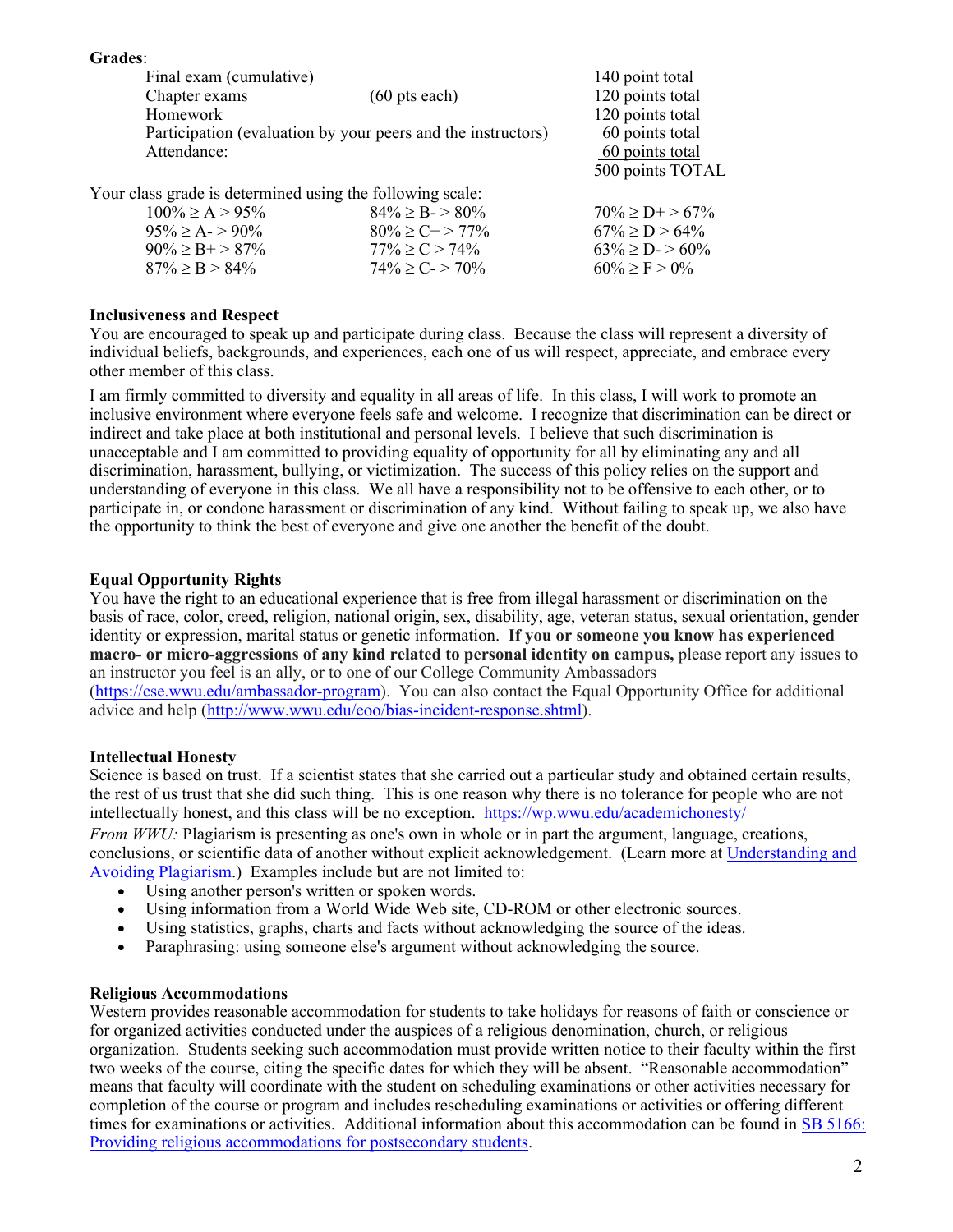#### **Additional Resources**

*Do you have any concerns about your ability to learn in the classroom or your ability to take assessments in the classroom?* Contact the Disability Access Center for advice, help, and to request accommodation (650-3083 or [https://disability.wwu.edu/\)](https://disability.wwu.edu/).

*Do you want feedback on your cover letter or resume?* The Career Services Center at Western will gladly review them, compare them with the posting for which you are applying, and provide feedback to you within 48 h:<https://www.wwu.edu/careers/>

*Do you feel unwell or have a health-related question?* Contact the Health Center (650-3400) or visit the website of Student Health [\(https://studenthealth.wwu.edu/\)](https://studenthealth.wwu.edu/)

*Do you have an emotional or psychological concern or question?* Contact the Counseling Center (650-3164) or visit the website of Counseling Services [\(http://www.wwu.edu/counseling/\)](http://www.wwu.edu/counseling/).

*Do you have a safety concern?* Contact the University Police for non-emergency services (650-3555) or visit their website [\(http://www.wwu.edu/ps/police/index.shtml\)](http://www.wwu.edu/ps/police/index.shtml).

*Do you have a family or personal crisis or emergency?* Contact the Office of Student Life (650-3450) or visit their website [\(https://wp.wwu.edu/officeofstudentlife/\)](https://wp.wwu.edu/officeofstudentlife/).

*Do you have concerns related to being an undocumented student*? Contact Student Outreach Services (650- 7443) and check the following site: [https://www.wwu.edu/undocumented-students.](https://www.wwu.edu/undocumented-students)

*Do you have financial difficulties?* Go to the Financial Aid Services Center and schedule an appointment with a financial aid counselor [\(http://www.finaid.wwu.edu/client\\_services/pages/contact.php\)](http://www.finaid.wwu.edu/client_services/pages/contact.php)

Do you identify as a member of the LGBTQ+ Community? Learn about resources and support by emailing L. K. Langley (they/them/theirs) at [L.K.langley@wwu.edu](mailto:L.K.langley@wwu.edu) or by visiting<https://lgbtq.wwu.edu/>

*Do you or someone you know need confidential support related to sexual violence?* Contact CASAS (650-3700 or [https://pws.wwu.edu/consultation-and-sexual-assault-support-casas\)](https://pws.wwu.edu/consultation-and-sexual-assault-support-casas), the Student Health Center, and/or the Counseling Center.

To report sexual violence, please contact University Police, Bellingham Police, and/or the Title IX Coordinator in Western's Equal Opportunity Office (650-3307). Faculty are required to report sex discrimination, including sexual violence that they learn about to the Title IX Coordinator.

*Are you or someone you know in distress?* Help is available anytime, all the time. <https://suicideprevention.wwu.edu/get-help/>

I also encourage you to check the syllabi policies for students: <https://syllabi.wwu.edu/>

### **Mask Policy**

*Following Western's mask policy: masks will be required in the classroom through the first two weeks of the quarter. Masks will become optional for all individuals inside the classroom effective Monday April 11.* 

Please notice that after April 11, individuals may choose to continue wearing a mask for personal or health reasons. We will all be understanding, respectful, and considerate of individual choices to mask or not to mask.

*Changes might be made to the syllabus along the course. These changes will be announced in advance.*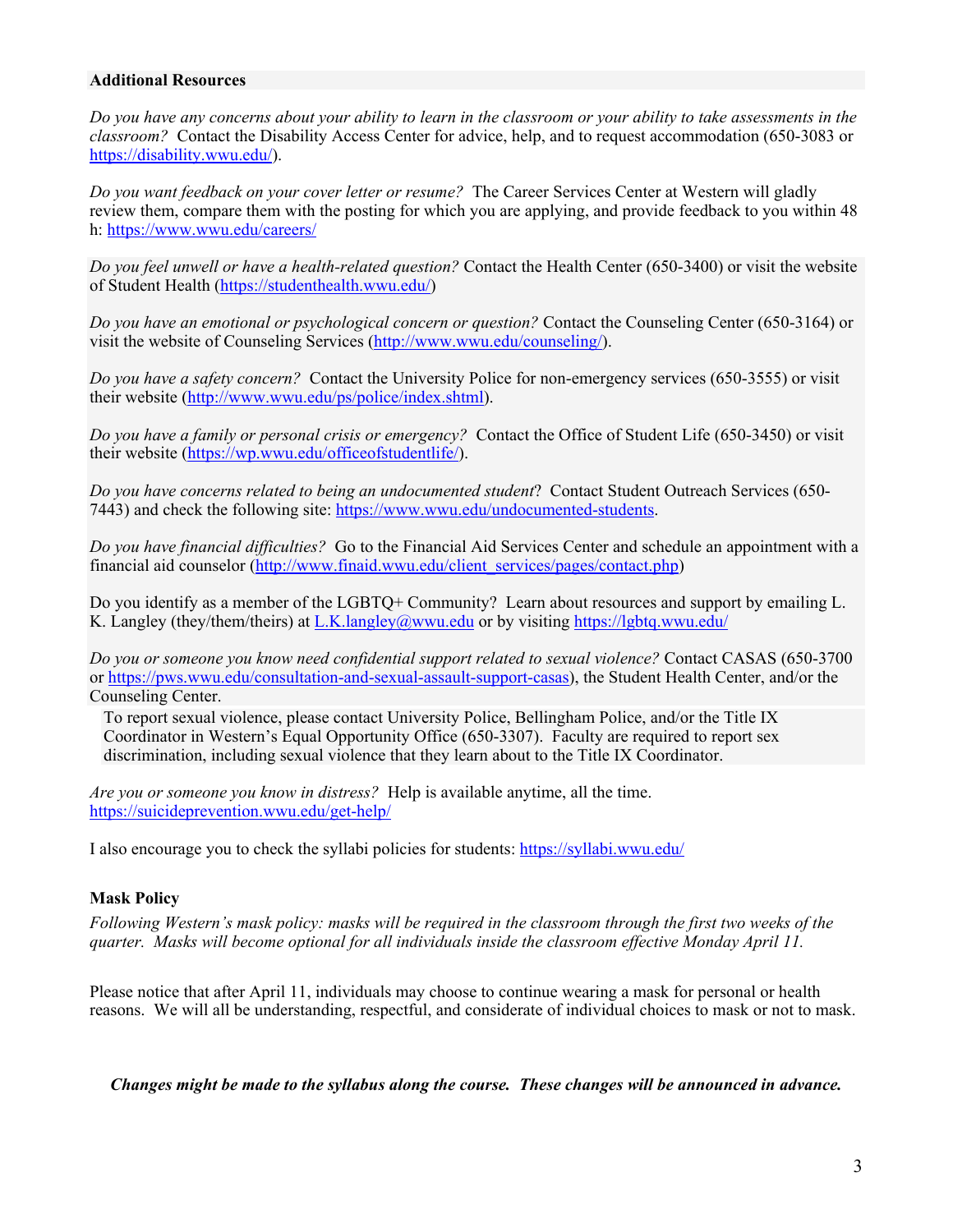*Schedule*

| Week           | <b>Date</b> | <b>Cycle/Activity</b><br>$(MWF 10:00 - 11:50, SL210)$                                  |
|----------------|-------------|----------------------------------------------------------------------------------------|
|                | Mar         | W 30 Introduction. Chapter 1, Activity 1                                               |
| 1              | Apr         | F 1 Chapter 1, Activity 2                                                              |
|                |             | $M$ 4 Chapter 2, Activity 1                                                            |
| $\overline{c}$ |             | W 6 Chapter 2, Activity 3 Note that class will be held in LRC (next to SL210) that day |
|                |             | F 8 Chapter 2, Activity 4                                                              |
|                |             | M 11 Chapter 2, Activity 4                                                             |
| 3              |             |                                                                                        |
|                |             | W 13 Chapter 2, Activity 5, $6$<br>F 15 Chapter 2, Activity 6                          |
|                |             |                                                                                        |
| 4              |             | M 18 Chapter 2, Activity 7                                                             |
|                |             | W 20 EXAM I Chapters $1-2$<br>F 22 Chapter 5, Activity 1                               |
|                |             |                                                                                        |
| 5              |             | M 25 Chapter 5, Activity 2                                                             |
|                |             | W 27 Chapter 5, Activity 3                                                             |
| 6              |             | F 29 Chapter 5, Activity 3                                                             |
|                | May         | M 2 Chapter 5, Activity 5                                                              |
|                |             | W 4 Chapter 6, Activity 1                                                              |
|                |             | F 6 Chapter 6, Activity 1,2                                                            |
|                |             | M 9 Chapter 6, Activity 3                                                              |
|                |             | W 11 Chapter 6, Activity 3                                                             |
|                |             | F 13 <b>EXAM II</b> Chapters 5-part of 6                                               |
| 8              |             | M 16 Chapter 6, Activity 4                                                             |
|                |             | W 18 Chapter 6, Activity 4, 5                                                          |
|                |             | F 20 Chapter 6, Activity 5                                                             |
| 9              |             | M 23 Chapter 6, Activity 6                                                             |
|                |             | W 25 Chapter 7, Activity 1                                                             |
|                |             | F 27 Chapter 7, Activity 1                                                             |
| 10             |             | M 30 HOLIDAY!!                                                                         |
|                |             | JunW 1 Chapter 7, Activity 2                                                           |
|                |             | F <sub>3</sub> Chapter 7, Activity 3                                                   |
|                |             | R 9 FINAL EXAM Chapters 1, 2, 5, 6, 7<br>10:30-12:30 h                                 |

## **To skip:**

Chapter 1: Activities 3 and 4

Chapter 2: Activity 2

Chapter 5: Activity 4

Chapter 7: Activity 4